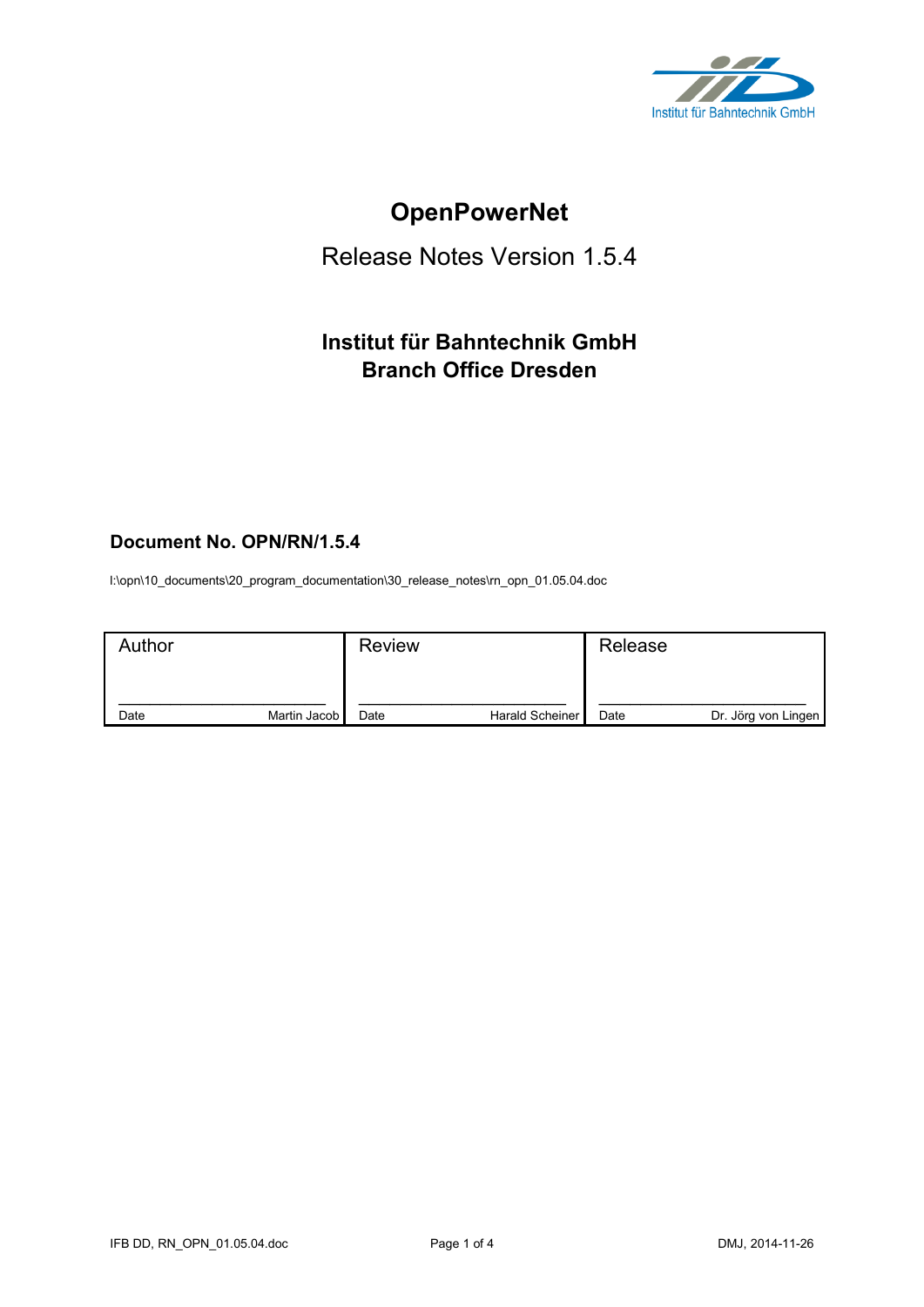#### **1 Introduction**

## **1.1 Overview**

The purpose of this document is to describe the changes and the status of OpenPowerNet version 1.5.4. The document contains:

- List of delivered files on DVD.
- Description of the main functionality,
- Any restrictions known,
- List of corresponding documentation and
- Known issues.

#### **1.2 Configuration**

See document Installation Instruction version 1.5.4 for required third-party software versions.

#### **1.3 Acronyms and abbreviations**

The following abbreviations are used within this document.

| <b>Abbreviation</b> | <b>Description</b>                |
|---------------------|-----------------------------------|
| 2AC                 | 2 Phase AC                        |
| <b>AC</b>           | <b>Alternating Current</b>        |
| <b>ATM</b>          | <b>Advance Train Module</b>       |
| <b>DC</b>           | <b>Direct Current</b>             |
| <b>DVD</b>          | <b>Digital Versatile Disk</b>     |
| <b>GUI</b>          | <b>Graphical User Interface</b>   |
| <b>ODBC</b>         | <b>Open Database Connectivity</b> |
| <b>PSC</b>          | <b>Power Supply Calculation</b>   |

#### **2 List of files on DVD delivery**

```
OPN InstallationInstruction 1.5.4.pdf
OPN_ReleaseNotes_1.5.4.pdf
OPN_UserManual_1.5.3.pdf
OpenPowerNet\my.ini
OpenPowerNet\createUser.bat
OpenPowerNet\OpenPowerNet-1.5.4.zip
OpenTrack\OpenTrack.V_1.7.5.2014-10-21.zip
ThirdPartyPrograms\ required by OpenPowerNet, see Installation Instructions
update\
```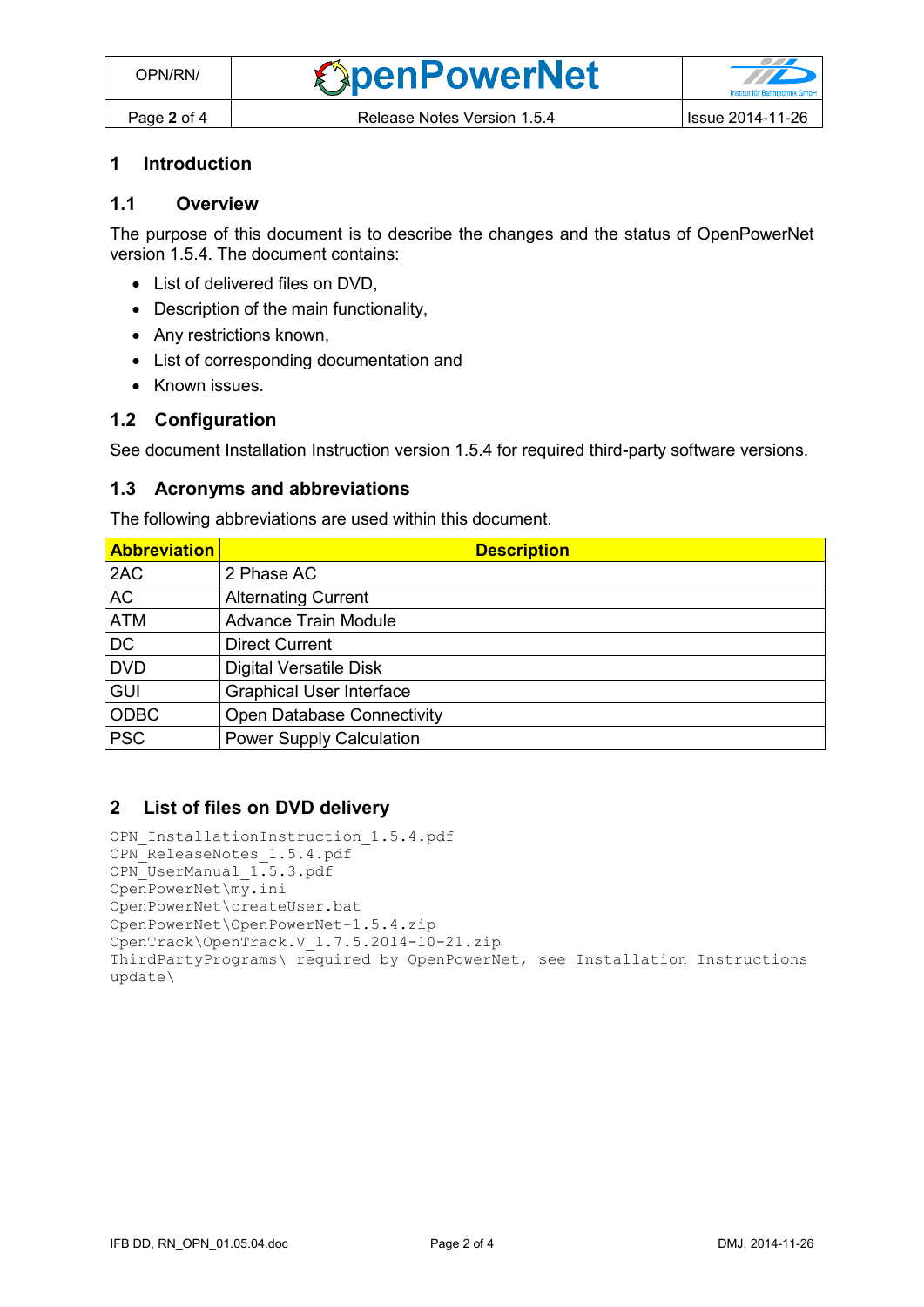**OpenPowerNet** 

## **3 Main functionality**

OpenPowerNet version 1.5.4 has the following main functionality:

- Calculation of AC, 2AC and DC power supply system,
- Calculation of magnetic coupling of conductors is done internally,
- AC / 2AC power supply models:
	- o Transformer,
	- o Auto transformer,
	- o Booster transformer,
- DC power supply models:
	- o Rectifier,
	- o Energy storage for stabilisation of line voltage and energy saving
- Voltage limiting device model to limit the touch voltage.
- Calculation of tractive effort with retroactive effect to the railway operation simulator OpenTrack,
- Calculation regenerative braking,
- Consideration of tractive and braking current limitation,
- Consideration of power factor at vehicle pantograph,
- Calculation of electrical engines with single or multiple propulsion systems,
- Division of power consumption for multiple Train Operating Companies,
- Evaluation of engine energy storage,
- Consideration of coasting behaviour of the courses,
- Consideration of changing train mass at station stops,
- Calculation of short circuit currents,
- Quick evaluation of network structure using constant current engine model,
- Visualisation of results using prepared Excel-Files and
- <span id="page-2-0"></span> Visualisation of results using the automated analysis of the Analysis Tool generating Excel and PDF files for:
	- o Minimum pantograph voltage,
	- o Maximum touch voltage,
	- o Maximum leakage current,
	- o Substation:
		- Feeder current versus time and as  $TRLPC<sup>1</sup>$ ,
		- **Busbar voltage versus time**
		- Power (P,Q,S) versus time and as TRLPC for input, output and total (per substation and total of all substations of a network),
		- **•** Power factor versus time
	- o Magnetic Field as flux density (B-field) and field strength (H-field),

 $\overline{a}$ 

<sup>1</sup> The **T**ime-**R**ated **L**oad **P**eriods **C**urve (TRLPC) shows the maximum or minimum of a set of varying window-size averages where the window time duration is defined by the x-axis value.